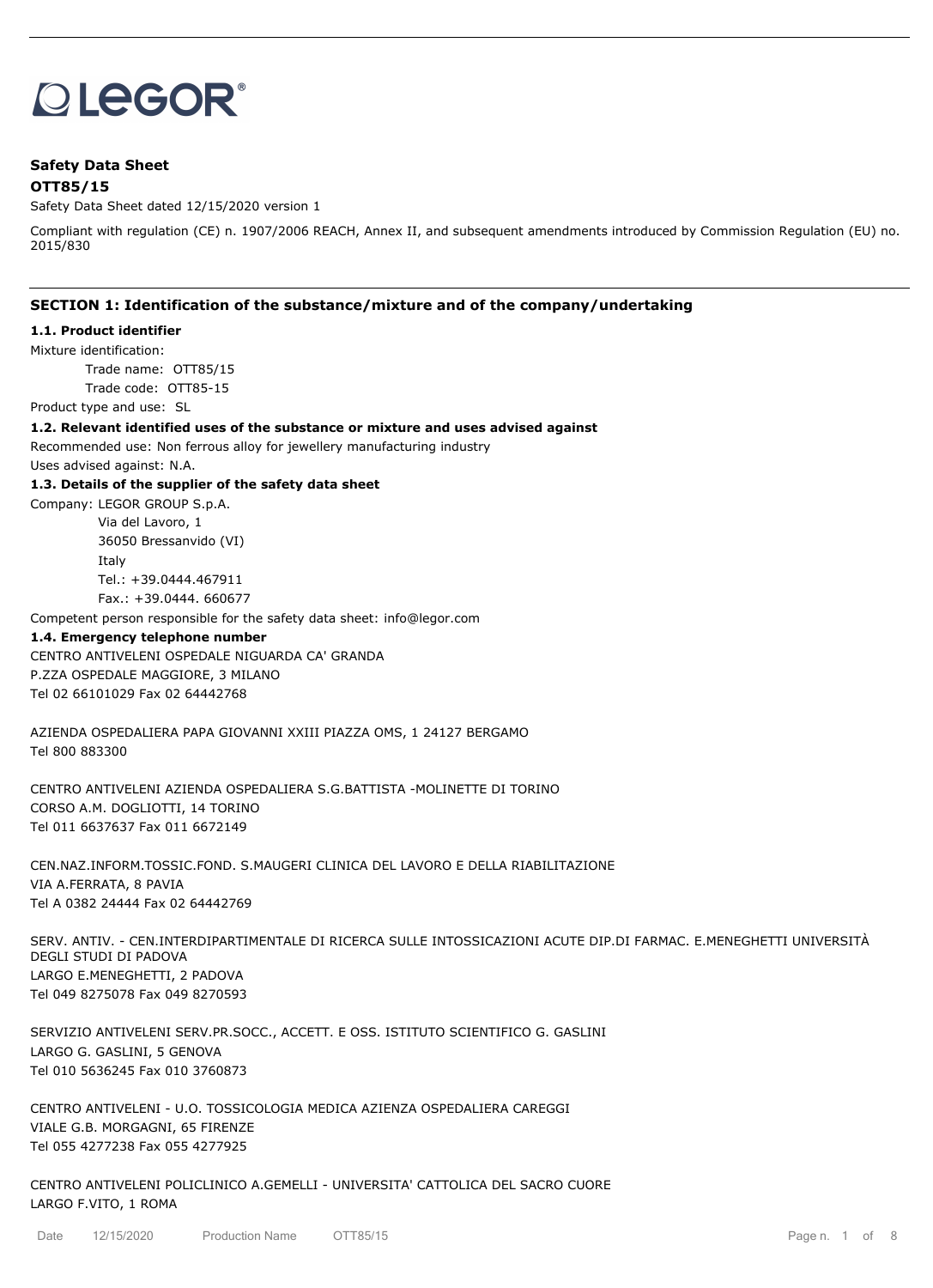CENTRO ANTIVELENI - ISTITUTO DI ANESTESIOLOGIA E RIANIMAZIONE UNIVERSITÀ DEGLI STUDI DI ROMA LA SAPIENZA VIALE DEL POLICLINICO, 155 ROMA Tel 06 49970698 Fax 06 4461967

AZ. OSP. UNIV. FOGGIA V.LE LUIGI PINTO, 1 71122 FOGGIA Tel 0881 732326

CENTRO ANTIVELENI AZIENDA OSPEDALIERA A. CARDARELLI VIA CARDARELLI, 9 NAPOLI Tel 081 7472870 Fax 081 7472880

## **SECTION 2: Hazards identification**

#### **2.1. Classification of the substance or mixture**

#### **Regulation (EC) n. 1272/2008 (CLP)**

0 The product is not classified as dangerous according to Regulation EC 1272/2008 (CLP).

Adverse physicochemical, human health and environmental effects:

No other hazards

**2.2. Label elements**

The product is not classified as dangerous according to Regulation EC 1272/2008 (CLP).

# **Special provisions according to Annex XVII of REACH and subsequent amendments:**

None

**2.3. Other hazards**

No PBT Ingredients are present

Other Hazards: No other hazards

#### **SECTION 3: Composition/information on ingredients**

**3.1. Substances**

N.A.

**3.2. Mixtures** Mixture identification: OTT85/15

#### **Hazardous components within the meaning of the CLP regulation and related classification:**

| Otv         | Name   | <b>Ident. Numb.</b> Classification |                                                 | <b>Registration Number</b> |
|-------------|--------|------------------------------------|-------------------------------------------------|----------------------------|
| $\geq 75\%$ | Copper | EC:231-159-6 exposure limit.       | CAS: 7440-50-8 Substance with a Union workplace |                            |

#### **SECTION 4: First aid measures**

#### **4.1. Description of first aid measures**

In case of skin contact:

Wash with plenty of water and soap.

In case of eyes contact:

Wash immediately with water.

In case of Ingestion:

Do not induce vomiting, get medical attention showing the SDS and label hazardous.

In case of Inhalation:

Remove casualty to fresh air and keep warm and at rest.

#### **4.2. Most important symptoms and effects, both acute and delayed**

N.A.

**4.3. Indication of any immediate medical attention and special treatment needed**

N.A.

#### **SECTION 5: Firefighting measures**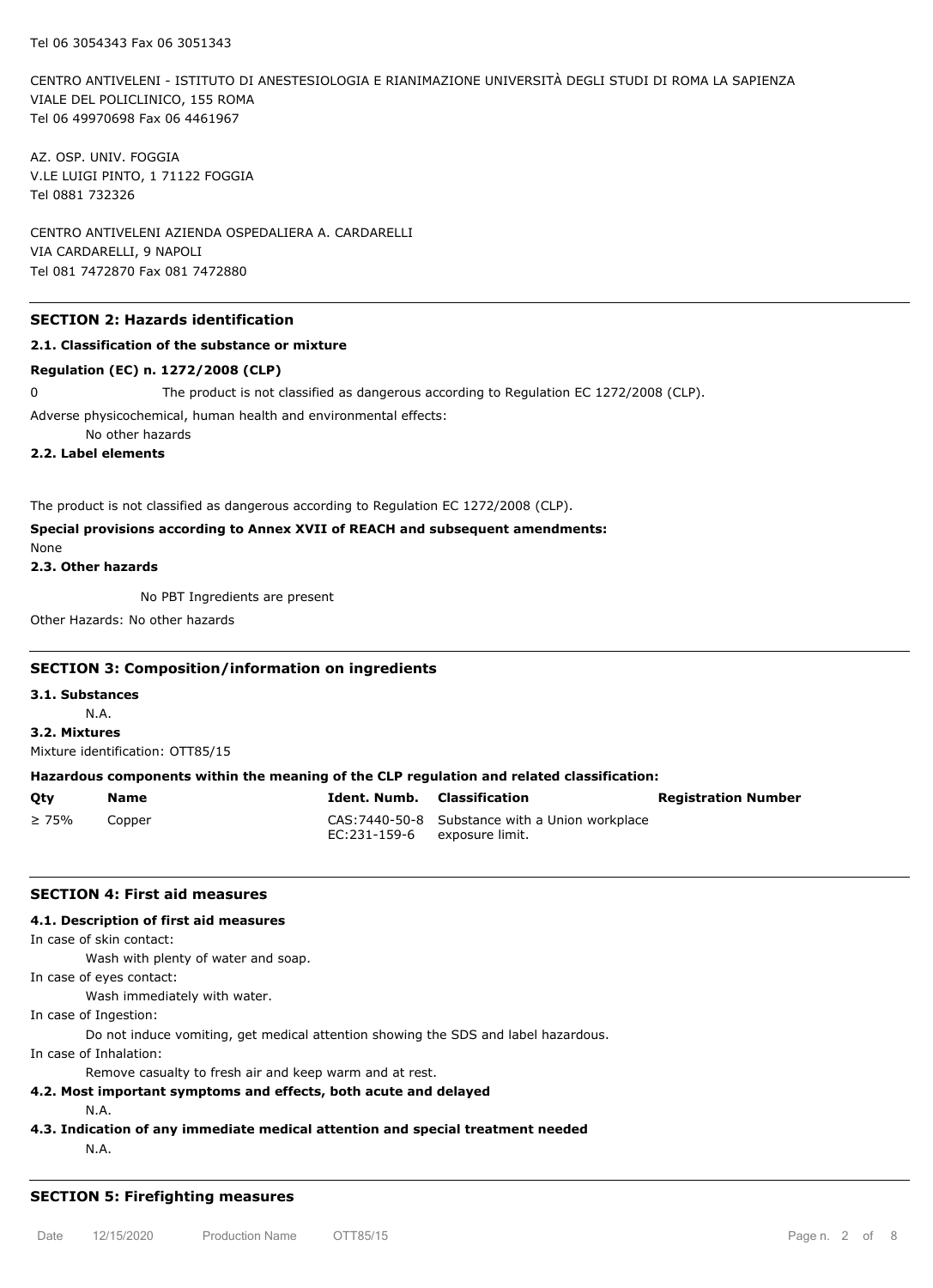## **5.1. Extinguishing media**

Suitable extinguishing media:

**Water** 

Carbon dioxide (CO2).

Extinguishing media which must not be used for safety reasons:

#### None in particular.

## **5.2. Special hazards arising from the substance or mixture**

Do not inhale explosion and combustion gases.

Burning produces heavy smoke.

# **5.3. Advice for firefighters**

Use suitable breathing apparatus .

Collect contaminated fire extinguishing water separately. This must not be discharged into drains.

Move undamaged containers from immediate hazard area if it can be done safely.

# **SECTION 6: Accidental release measures**

#### **6.1. Personal precautions, protective equipment and emergency procedures**

Wear personal protection equipment. Remove persons to safety.

See protective measures under point 7 and 8.

#### **6.2. Environmental precautions**

Do not allow to enter into soil/subsoil. Do not allow to enter into surface water or drains.

Retain contaminated washing water and dispose it.

In case of gas escape or of entry into waterways, soil or drains, inform the responsible authorities.

Suitable material for taking up: absorbing material, organic, sand

## **6.3. Methods and material for containment and cleaning up**

Suitable material for taking up: absorbing material, organic, sand

Wash with plenty of water.

## **6.4. Reference to other sections**

See also section 8 and 13

## **SECTION 7: Handling and storage**

#### **7.1. Precautions for safe handling**

Avoid contact with skin and eyes, inhaltion of vapours and mists.

Do not eat or drink while working.

See also section 8 for recommended protective equipment.

## **7.2. Conditions for safe storage, including any incompatibilities**

Incompatible materials:

None in particular.

Instructions as regards storage premises:

Adequately ventilated premises.

# **7.3. Specific end use(s)**

Recommendation(s) None in particular Industrial sector specific solutions:

None in particular

# **SECTION 8: Exposure controls/personal protection**

# **8.1. Control parameters**

# **Community Occupational Exposure Limits (OEL)**

| Component | <b>OEL</b><br>Type | Country    | <b>Ceiling</b> | mq/m3 | Long Term Long Term Short<br>ppm | Term<br>mq/m3 | <b>Short</b><br>Term ppm | <b>Behaviour Notes</b> |                                                         |
|-----------|--------------------|------------|----------------|-------|----------------------------------|---------------|--------------------------|------------------------|---------------------------------------------------------|
| Copper    | ACGIH              | <b>NNN</b> |                | 0,2   |                                  |               |                          |                        | Fume, as Cu. Irr, GI,<br>metal fume fever               |
|           | ACGIH              | <b>NNN</b> |                |       |                                  |               |                          |                        | Dusts and mists, as<br>Cu. Irr, GI, metal<br>fuma favor |

## **Derived No Effect Level (DNEL) values**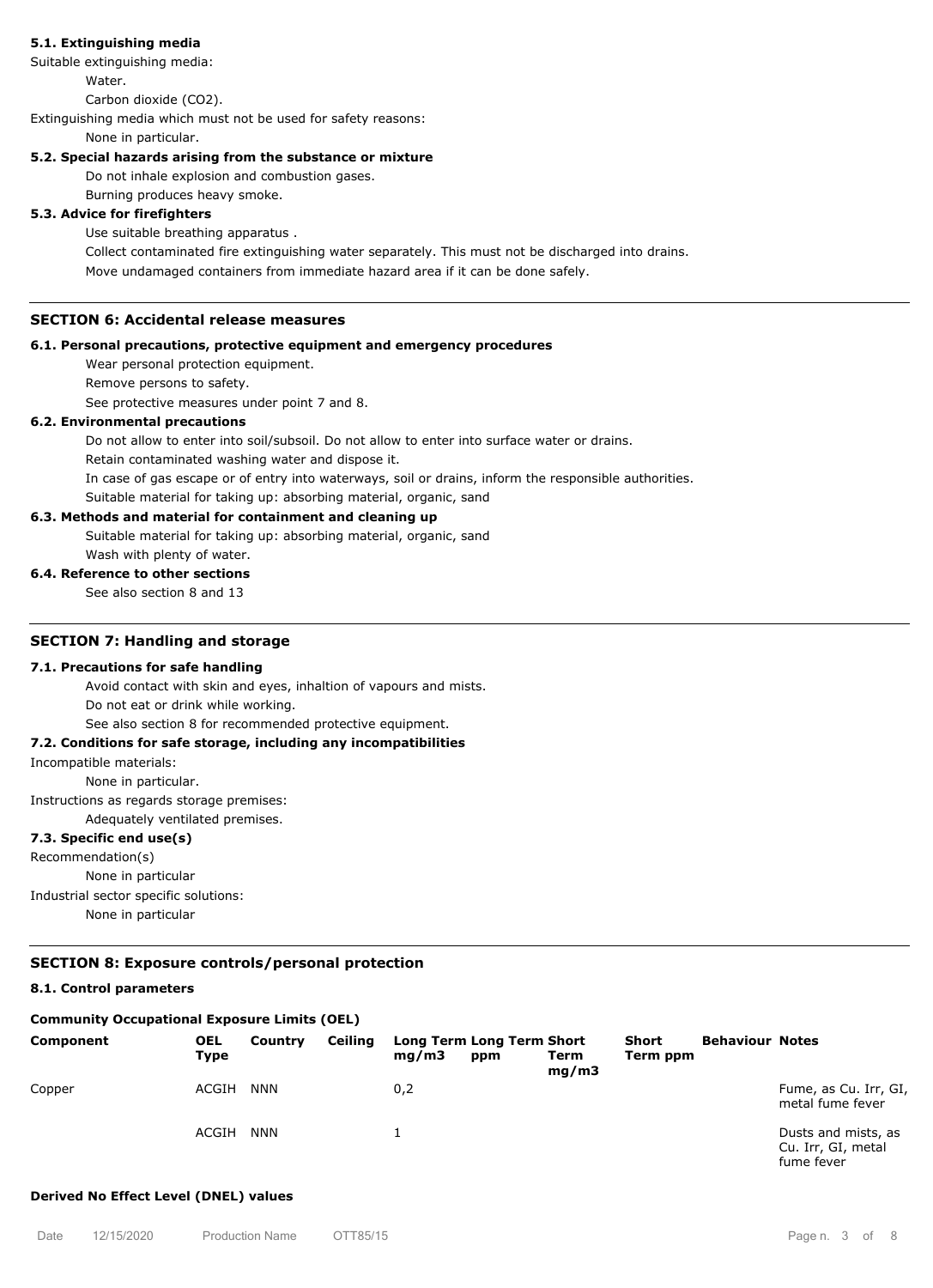| Component | CAS-No.   | <b>Worker Worker Consu</b><br><b>Industr Profess mer</b><br>ional<br>y | Route                      | <b>Exposure</b> Exposure Frequency Remark |
|-----------|-----------|------------------------------------------------------------------------|----------------------------|-------------------------------------------|
| Copper    | 7440-50-8 | 0.041<br>mg/kg                                                         | <b>Human</b><br>Dermal     | Long Term, systemic<br>effects            |
|           |           | 0.041<br>mg/kg                                                         | <b>Human</b><br>Inhalation | Long Term, systemic<br>effects            |
|           |           | 0,082<br>mg/kg                                                         | <b>Human</b><br>Dermal     | Short Term, systemic<br>effects           |
|           |           | 0,082<br>mg/kg                                                         | <b>Human</b><br>Inhalation | Short Term, systemic<br>effects           |

#### **8.2. Exposure controls**

Eye protection:

Not needed for normal use. Anyway, operate according good working practices.

Protection for skin:

No special precaution must be adopted for normal use.

Protection for hands:

Not needed for normal use.

Respiratory protection:

N.A.

Thermal Hazards:

N.A.

Environmental exposure controls:

N.A.

Hygienic and Technical measures

N.A.

#### **SECTION 9: Physical and chemical properties**

#### **9.1. Information on basic physical and chemical properties**

**Physical State** Solid **Appearance and colour:** Metallic alloy in bars **Odour:** Odourless **Odour threshold:** N.A. **pH:** N.A. **Melting point / freezing point:** 900 °C (1652 °F) **Initial boiling point and boiling range:** N.A. **Flash point:** > 93°C **Evaporation rate:** N.A. **Upper/lower flammability or explosive limits:** N.A. **Vapour density:** N.A. **Vapour pressure:** N.A. **Relative density:** N.A. **Solubility in water:** Unsoluble in water **Solubility in oil:** Unsoluble in organic solvents **Partition coefficient (n-octanol/water):** N.A. **Auto-ignition temperature:** N.A. **Decomposition temperature:** N.A. **Viscosity:** N.A. **Explosive properties:** N.A. **Oxidizing properties:** N.A. **Solid/gas flammability:** N.A. **9.2. Other information VOC** N.A. **Substance Groups relevant properties** N.A. **Miscibility:** N.A. **Conductivity:** N.A.

# **SECTION 10: Stability and reactivity**

## **10.1. Reactivity**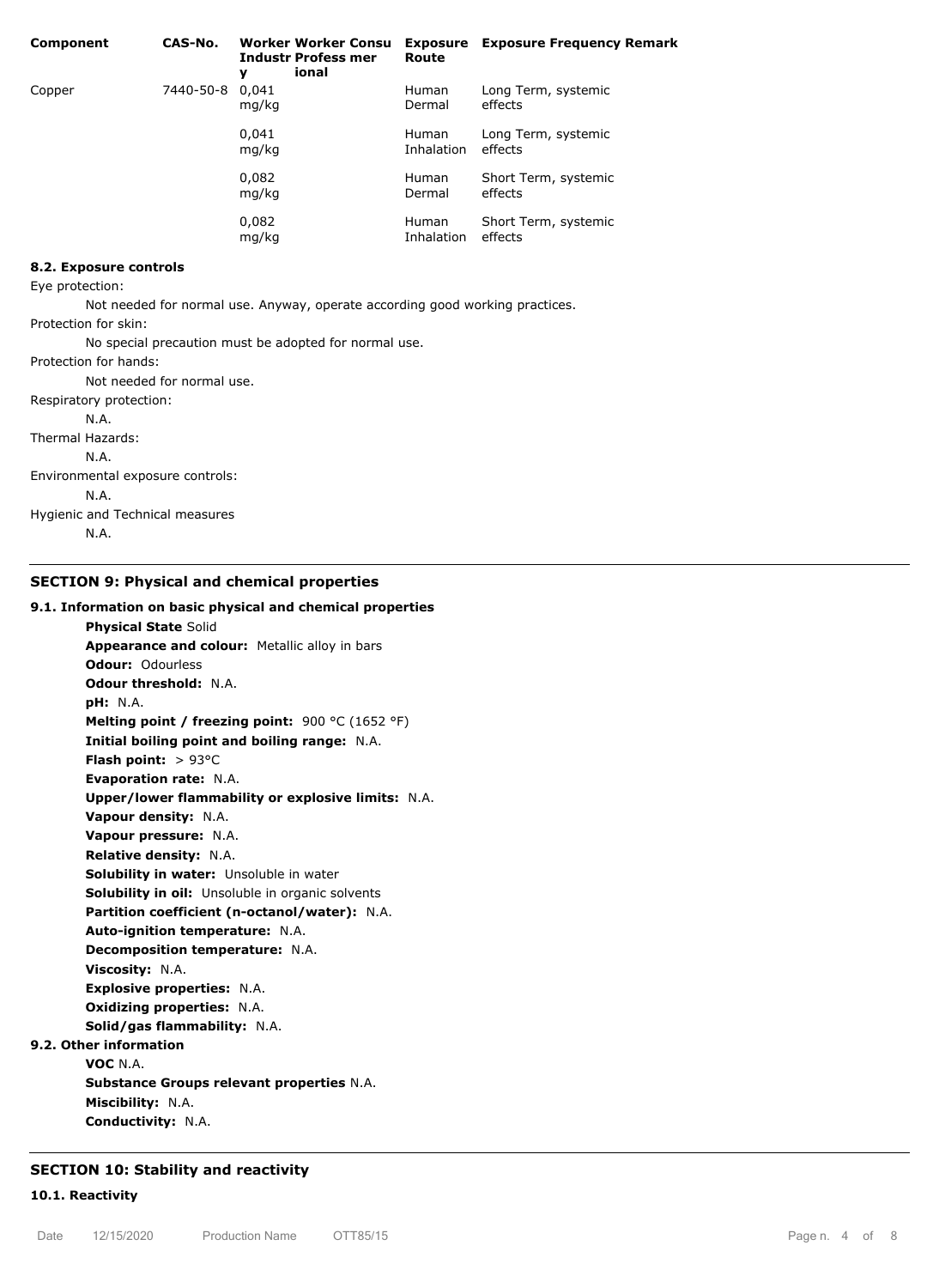Stable under normal conditions

# **10.2. Chemical stability**

Data not Available.

# **10.3. Possibility of hazardous reactions**

None.

## **10.4. Conditions to avoid**

Stable under normal conditions.

## **10.5. Incompatible materials**

None in particular.

## **10.6. Hazardous decomposition products**

None.

# **SECTION 11: Toxicological information**

# **11.1. Information on toxicological effects**

# **Toxicological Information of the Preparation**

| a) acute toxicity                    | Not classified                                                   |
|--------------------------------------|------------------------------------------------------------------|
|                                      | Based on available data, the classification criteria are not met |
| b) skin corrosion/irritation         | Not classified                                                   |
|                                      | Based on available data, the classification criteria are not met |
| c) serious eye damage/irritation     | Not classified                                                   |
|                                      | Based on available data, the classification criteria are not met |
| d) respiratory or skin sensitisation | Not classified                                                   |
|                                      | Based on available data, the classification criteria are not met |
| e) germ cell mutagenicity            | Not classified                                                   |
|                                      | Based on available data, the classification criteria are not met |
| f) carcinogenicity                   | Not classified                                                   |
|                                      | Based on available data, the classification criteria are not met |
| g) reproductive toxicity             | Not classified                                                   |
|                                      | Based on available data, the classification criteria are not met |
| h) STOT-single exposure              | Not classified                                                   |
|                                      | Based on available data, the classification criteria are not met |
| i) STOT-repeated exposure            | Not classified                                                   |
|                                      | Based on available data, the classification criteria are not met |
| j) aspiration hazard                 | Not classified                                                   |
|                                      | Based on available data, the classification criteria are not met |

## **SECTION 12: Ecological information**

#### **12.1. Toxicity**

Adopt good working practices, so that the product is not released into the environment. Eco-Toxicological Information:

# **List of Eco-Toxicological properties of the product**

Not classified for environmental hazards.

No data available for the product

# **12.2. Persistence and degradability**

N.A.

# **12.3. Bioaccumulative potential**

N.A.

**12.4. Mobility in soil**

N.A.

# **12.5. Results of PBT and vPvB assessment**

No PBT Ingredients are present

# **12.6. Other adverse effects**

N.A.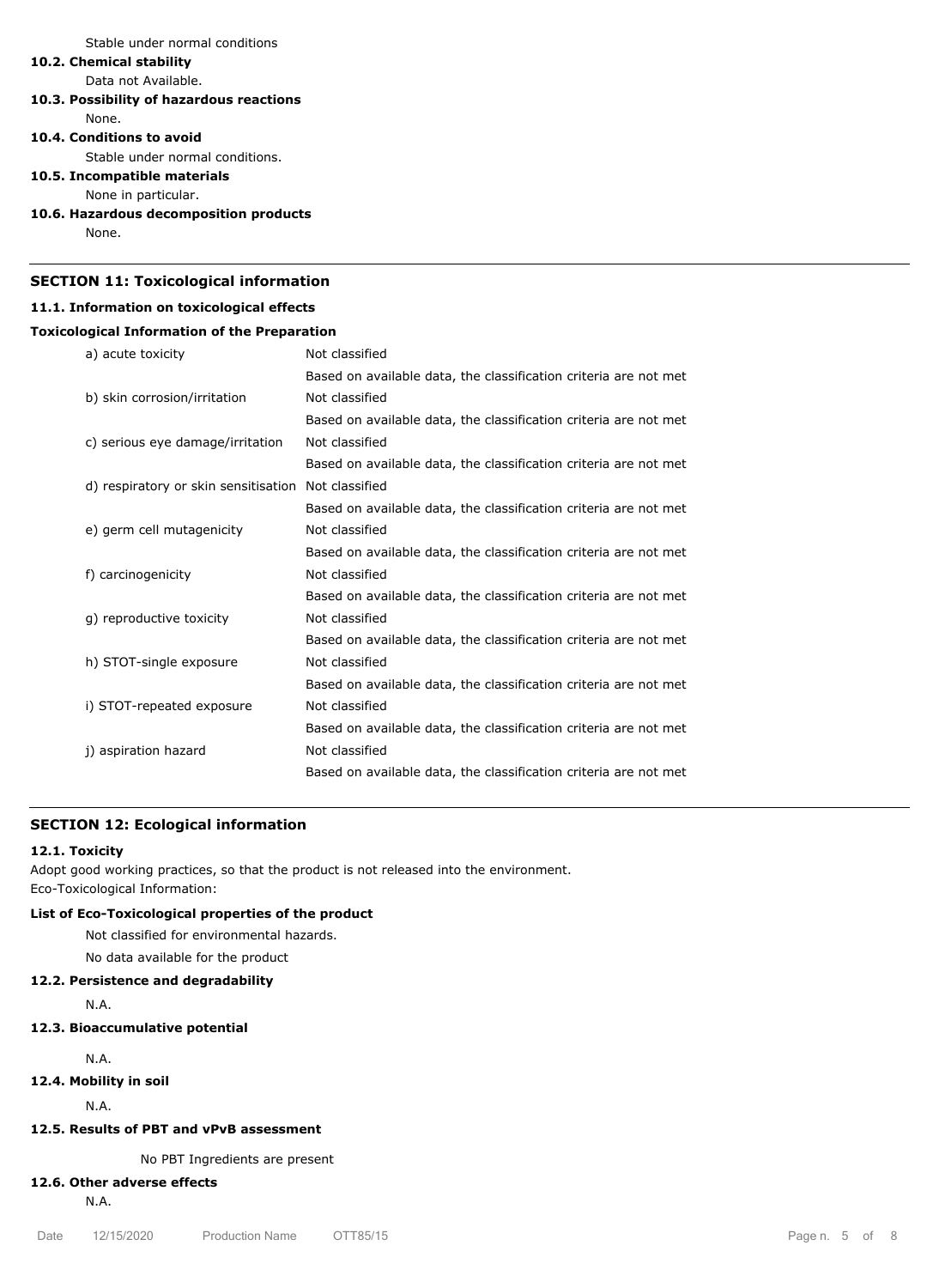#### **SECTION 13: Disposal considerations**

#### **13.1. Waste treatment methods**

Recover if possible. In so doing, comply with the local and national regulations currently in force.

#### **SECTION 14: Transport information**

```
Not classified as dangerous in the meaning of transport regulations.
14.1. UN number
        N.A.
14.2. UN proper shipping name
        N.A.
14.3. Transport hazard class(es)
        ADR-Class: NA N.A.
14.4. Packing group
        N.A.
14.5. Environmental hazards
        N.A.
14.6. Special precautions for user
        N.A.
Road and Rail ( ADR-RID ) :
        N.A.
Air ( IATA ) :
Sea ( IMDG ) :
        N.A.
14.7. Transport in bulk according to Annex II of MARPOL and the IBC Code
        N.A.
```
# **SECTION 15: Regulatory information**

#### **15.1. Safety, health and environmental regulations/legislation specific for the substance or mixture**

Dir. 98/24/EC (Risks related to chemical agents at work) Dir. 2000/39/EC (Occupational exposure limit values) Regulation (EC) n. 1907/2006 (REACH) Regulation (EC) n. 1272/2008 (CLP) Regulation (EC) n. 790/2009 (ATP 1 CLP) and (EU) n. 758/2013 Regulation (EU) n. 286/2011 (ATP 2 CLP) Regulation (EU) n. 618/2012 (ATP 3 CLP) Regulation (EU) n. 487/2013 (ATP 4 CLP) Regulation (EU) n. 944/2013 (ATP 5 CLP) Regulation (EU) n. 605/2014 (ATP 6 CLP) Regulation (EU) n. 2015/1221 (ATP 7 CLP) Regulation (EU) n. 2016/918 (ATP 8 CLP) Regulation (EU) n. 2016/1179 (ATP 9 CLP) Regulation (EU) n. 2017/776 (ATP 10 CLP) Regulation (EU) n. 2018/669 (ATP 11 CLP) Regulation (EU) n. 2018/1480 (ATP 13 CLP) Regulation (EU) n. 2019/521 (ATP 12 CLP) Regulation (EU) 2015/830 Restrictions related to the product or the substances contained according to Annex XVII Regulation (EC) 1907/2006 (REACH) and

Restrictions related to the product: None

Restrictions related to the substances contained: None

Provisions related to directive EU 2012/18 (Seveso III):

N.A.

subsequent modifications:

#### **Regulation (EU) No 649/2012 (PIC regulation)**

No substances listed

German Water Hazard Class.

Class 3: extremely hazardous.

SVHC Substances: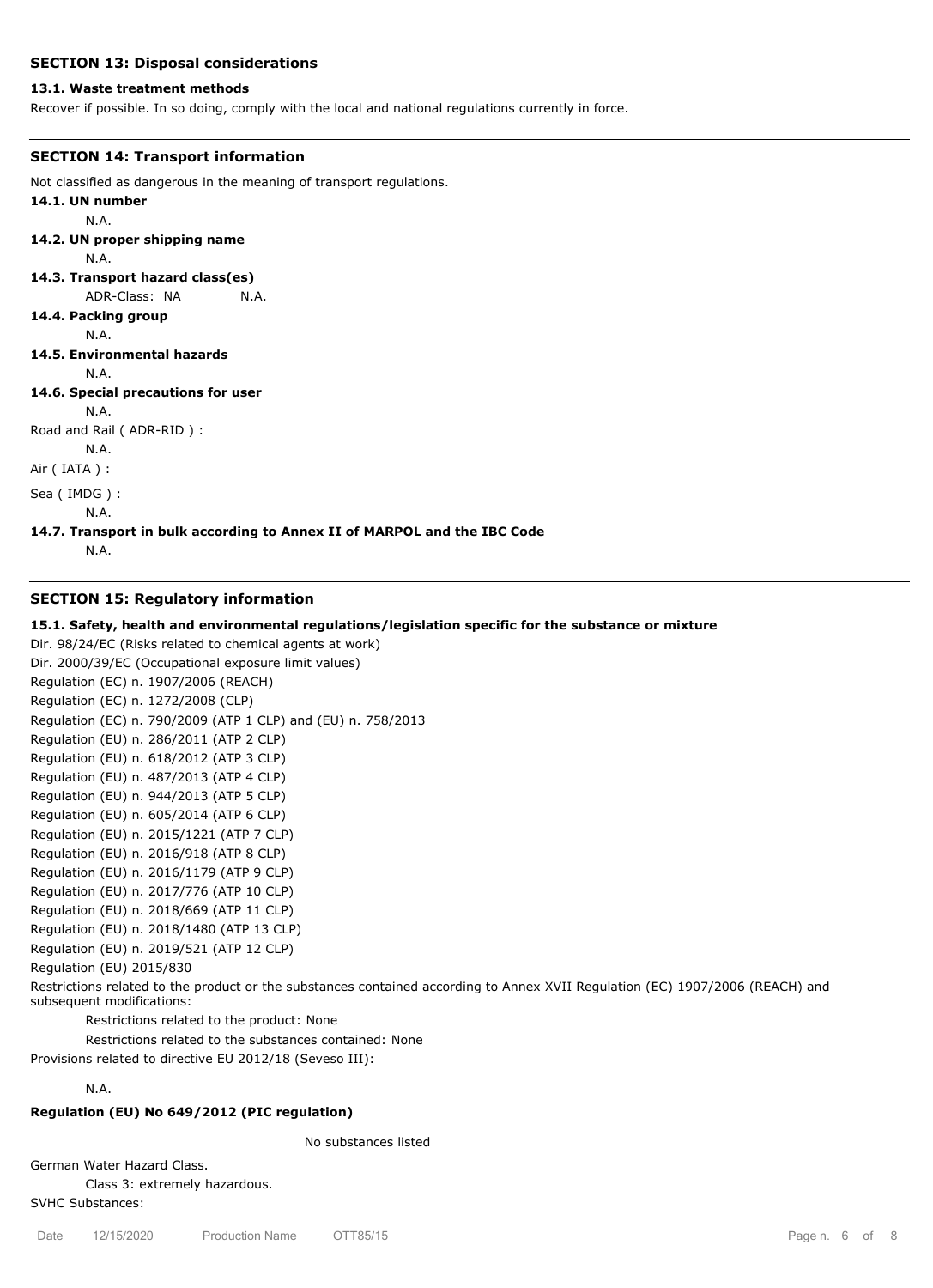## **15.2. Chemical safety assessment**

No Chemical Safety Assessment has been carried out for the mixture.

#### **SECTION 16: Other information**

This document was prepared by a competent person who has received appropriate training.

Main bibliographic sources:

ECDIN - Environmental Chemicals Data and Information Network - Joint Research Centre, Commission of the European Communities

SAX's DANGEROUS PROPERTIES OF INDUSTRIAL MATERIALS - Eight Edition - Van Nostrand Reinold

The information contained herein is based on our state of knowledge at the above-specified date. It refers solely to the product indicated and constitutes no guarantee of particular quality.

It is the duty of the user to ensure that this information is appropriate and complete with respect to the specific use intended.

This MSDS cancels and replaces any preceding release.

Legend to abbreviations and acronyms used in the safety data sheet:

ACGIH: American Conference of Governmental Industrial Hygienists

- ADR: European Agreement concerning the International Carriage of Dangerous Goods by Road.
- AND: European Agreement concerning the International Carriage of Dangerous Goods by Inland Waterways
- ATE: Acute Toxicity Estimate

ATEmix: Acute toxicity Estimate (Mixtures)

BCF: Biological Concentration Factor

BEI: Biological Exposure Index

BOD: Biochemical Oxygen Demand

CAS: Chemical Abstracts Service (division of the American Chemical Society).

CAV: Poison Center

CE: European Community

CLP: Classification, Labeling, Packaging.

CMR: Carcinogenic, Mutagenic and Reprotoxic

COD: Chemical Oxygen Demand

COV: Volatile Organic Compound

CSA: Chemical Safety Assessment

CSR: Chemical Safety Report

DMEL: Derived Minimal Effect Level

DNEL: Derived No Effect Level.

DPD: Dangerous Preparations Directive

DSD: Dangerous Substances Directive

EC50: Half Maximal Effective Concentration

ECHA: European Chemicals Agency

EINECS: European Inventory of Existing Commercial Chemical Substances.

ES: Exposure Scenario

GefStoffVO: Ordinance on Hazardous Substances, Germany.

GHS: Globally Harmonized System of Classification and Labeling of Chemicals.

IARC: International Agency for Research on Cancer

IATA: International Air Transport Association.

IATA-DGR: Dangerous Goods Regulation by the "International Air Transport Association" (IATA).

IC50: half maximal inhibitory concentration

ICAO: International Civil Aviation Organization.

ICAO-TI: Technical Instructions by the "International Civil Aviation Organization" (ICAO).

IMDG: International Maritime Code for Dangerous Goods.

INCI: International Nomenclature of Cosmetic Ingredients.

IRCCS: Scientific Institute for Research, Hospitalization and Health Care

KAFH: KAFH

KSt: Explosion coefficient.

LC50: Lethal concentration, for 50 percent of test population.

LD50: Lethal dose, for 50 percent of test population.

LDLo: Leathal Dose Low

N.A.: Not Applicable

N/A: Not Applicable

N/D: Not defined/ Not available

NA: Not available

NIOSH: National Institute for Occupational Safety and Health